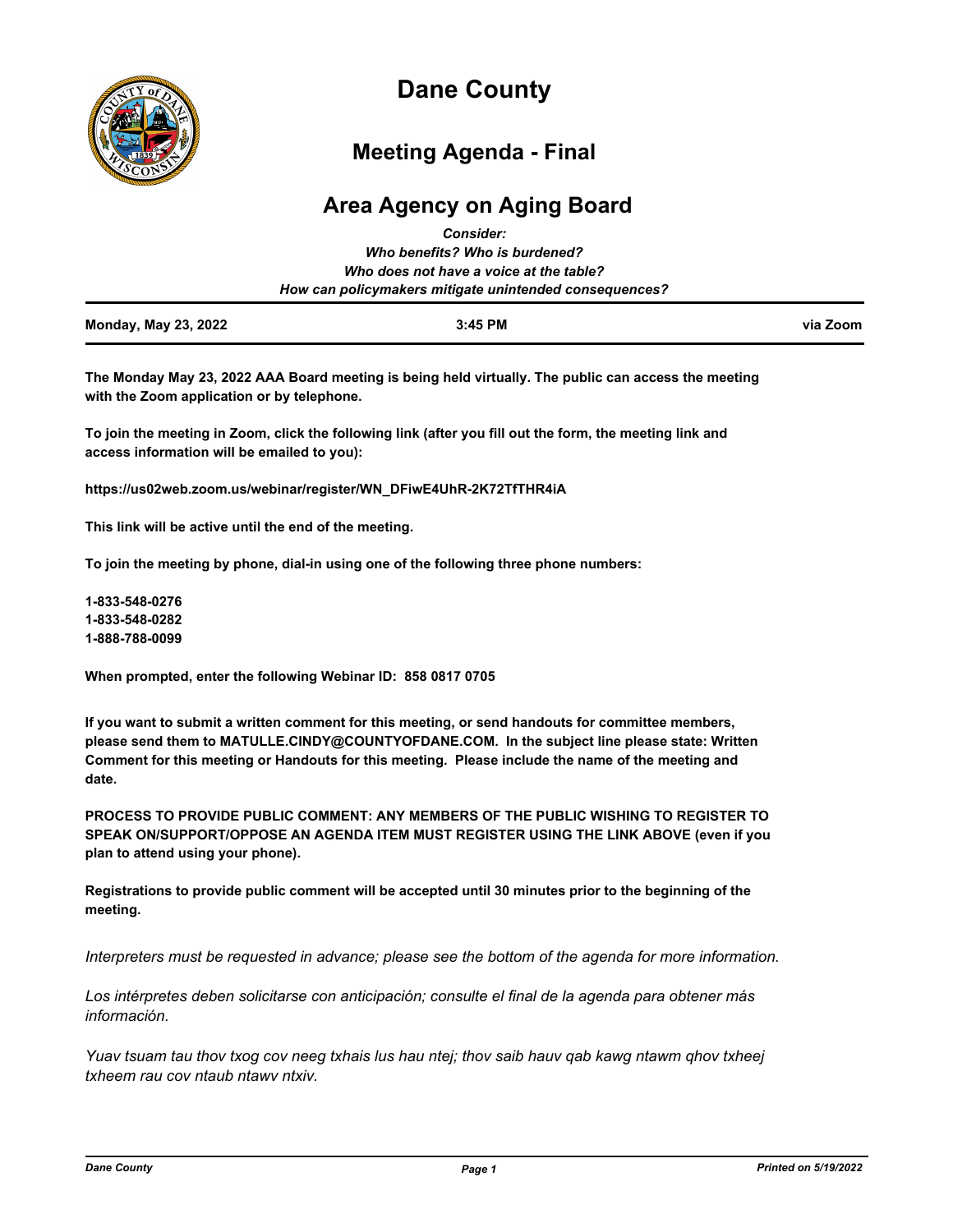## **A. Call To Order**

### **B. Consideration of Minutes**

[2022 MIN-011](http://dane.legistar.com/gateway.aspx?m=l&id=/matter.aspx?key=22722) Minutes from April 4, 2022

*Attachments:* [2022\\_0404\\_AAA Board Minutes](http://dane.legistar.com/gateway.aspx?M=F&ID=13d870ba-bef8-4ecc-bb77-5f116c2a3165.pdf)

# **C. Action Items**

- 1. Board Officer Elections
- 2. 2022 Leck Grant Applications

[2022 ACT-016](http://dane.legistar.com/gateway.aspx?m=l&id=/matter.aspx?key=22913) 2022 Leck Grant Applications

- [2022 Leck Grant Application-Belleville](http://dane.legistar.com/gateway.aspx?M=F&ID=38aad6d1-d6a3-4274-97a2-68b29a54b260.docx) *Attachments:* [2022 Leck Grant Application-Cambridge](http://dane.legistar.com/gateway.aspx?M=F&ID=b8bd6b0f-0b96-448b-8556-28bb68090c7d.pdf) [2022 Leck Grant Application-Fitchburg](http://dane.legistar.com/gateway.aspx?M=F&ID=252d0b34-17c1-444c-a1cd-fc3c9c2f6380.docx) [Leck Grant-JSS-Russian Program 2022](http://dane.legistar.com/gateway.aspx?M=F&ID=c413fac5-3c47-4bff-821b-b3689504c4ce.pdf) [2022 Leck Grant Application-Monona with Letters of Support](http://dane.legistar.com/gateway.aspx?M=F&ID=2ccb80fb-1b17-46be-8338-3bc434d293ef.pdf) [2022 Leck Grant Application-NewBridge](http://dane.legistar.com/gateway.aspx?M=F&ID=d9887357-bed4-4ee0-a6ad-649fa90ee7e0.pdf) [2022 Leck Grant Addendum-NewBridge](http://dane.legistar.com/gateway.aspx?M=F&ID=80e4e682-5b9c-4411-8d70-cf8b49d1a83e.pdf) [2022 Leck Grant Application-SE Asian](http://dane.legistar.com/gateway.aspx?M=F&ID=5bed541c-9e9f-469f-bdda-c263148c25b7.docx) [2022 Leck Grant Application-Urban Triage](http://dane.legistar.com/gateway.aspx?M=F&ID=32012923-73d9-4d8c-bb7a-fc20df03bc9b.pdf)
- 3. 2022 Mally Grant Applications

[2022 ACT-017](http://dane.legistar.com/gateway.aspx?m=l&id=/matter.aspx?key=22914) Mally Education Fund Grant

Attachments: [2022 DeForest Area Community and Senior Center Grant Request 5.6.2](http://dane.legistar.com/gateway.aspx?M=F&ID=49bb8818-e514-48db-9749-04c83ebd9ac5.pdf) [2022 Mally Grant Application NewBridge Personal Safety Training](http://dane.legistar.com/gateway.aspx?M=F&ID=4e647006-3313-4cac-8a88-bb493ce25778.pdf)

4. Appointment of new AAA Nutrition/Wellness Committee member.

Linda Fuller, Retired RN.

# **D. Presentations**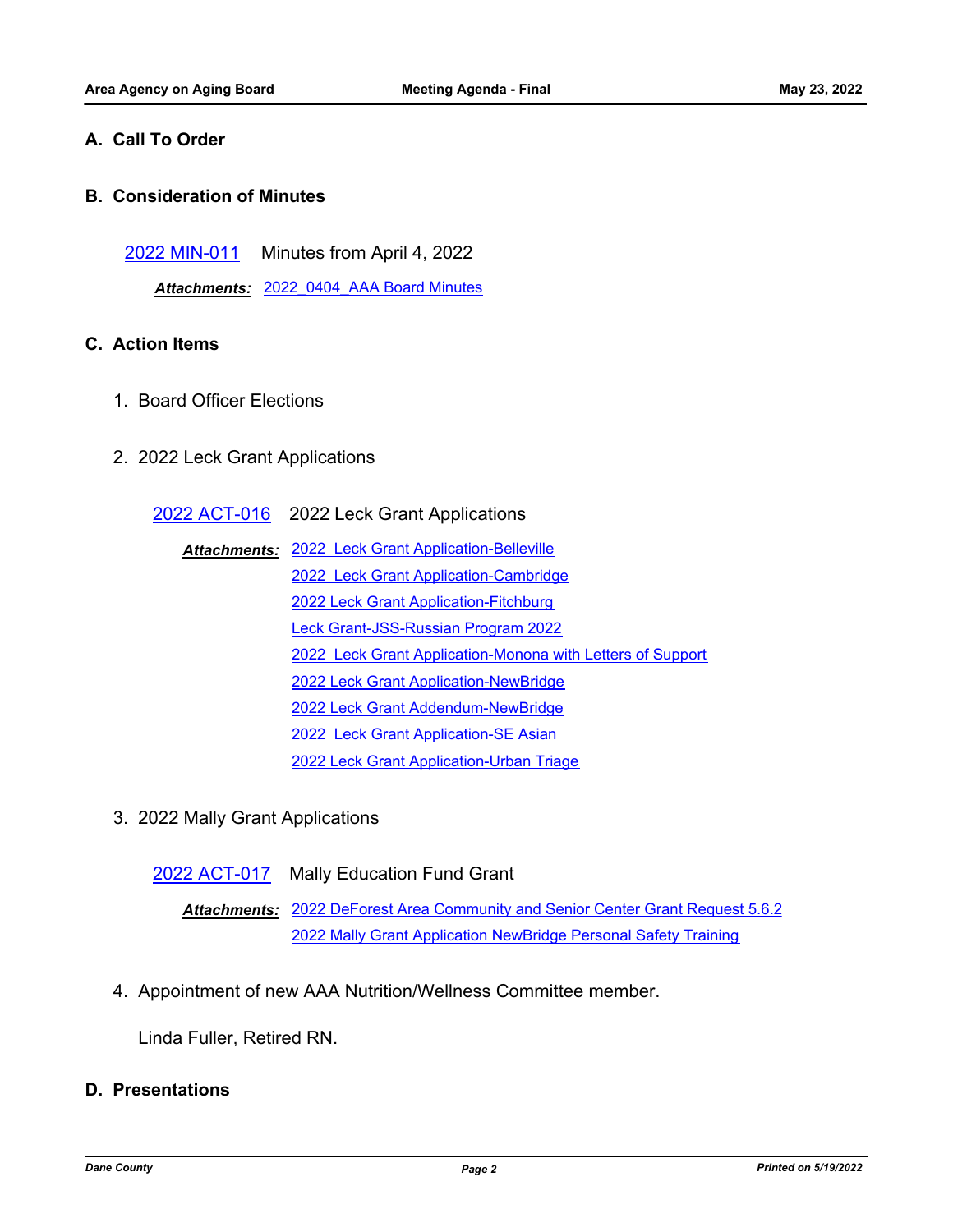#### **E. Reports to Board**

- 1. State and Federal Report (Langer)
- 2. Board Member Reports

#### **https://dane.legistar.com/Calendar.aspx**

a. AAA Access Committee

[2022 MIN-009](http://dane.legistar.com/gateway.aspx?m=l&id=/matter.aspx?key=22719) Minutes from April 4, 2022

*Attachments:* [2022\\_0404\\_AAA Access Committee Minutes](http://dane.legistar.com/gateway.aspx?M=F&ID=3f0b3a6f-5604-4658-bd3f-695f583b688f.pdf)

Next meeting: May 23, 2022. Minutes not ready for agenda.

b. AAA Legislative/Advocacy Committee

[2022 MIN-045](http://dane.legistar.com/gateway.aspx?m=l&id=/matter.aspx?key=22858) Minutes from April 27, 2022

*Attachments:* [2022\\_0427 AAA Legislative-Advocacy Committee Minutes](http://dane.legistar.com/gateway.aspx?M=F&ID=5f5e9b51-426d-40af-878c-3412fc6e4035.pdf)

Next meeting: Wednesday May 25, 2022 at 9 am via Zoom.

c. AAA Nutrition/Wellness Committee

[2022 MIN-012](http://dane.legistar.com/gateway.aspx?m=l&id=/matter.aspx?key=22723) April 6, 2022 Minutes

*Attachments:* [2022\\_4-6-22\\_AAA Nutrition-Wellness Committee Minutes](http://dane.legistar.com/gateway.aspx?M=F&ID=94d8d2b1-80e4-4e37-8c65-6d36560a1ade.pdf)

Next meeting: Wednesday June 8, 2022 at 11:30 am via Zoom.

d. Dane County Health & Human Needs Committee

[2022 RPT-011](http://dane.legistar.com/gateway.aspx?m=l&id=/matter.aspx?key=22724) April 13, 2022 minutes

*Attachments:* [2022\\_0413 HHN Minutes](http://dane.legistar.com/gateway.aspx?M=F&ID=8133d8df-bf5f-491b-8ccf-7e5633b52dad.pdf)

May 12, 2022 Minutes not available for agenda.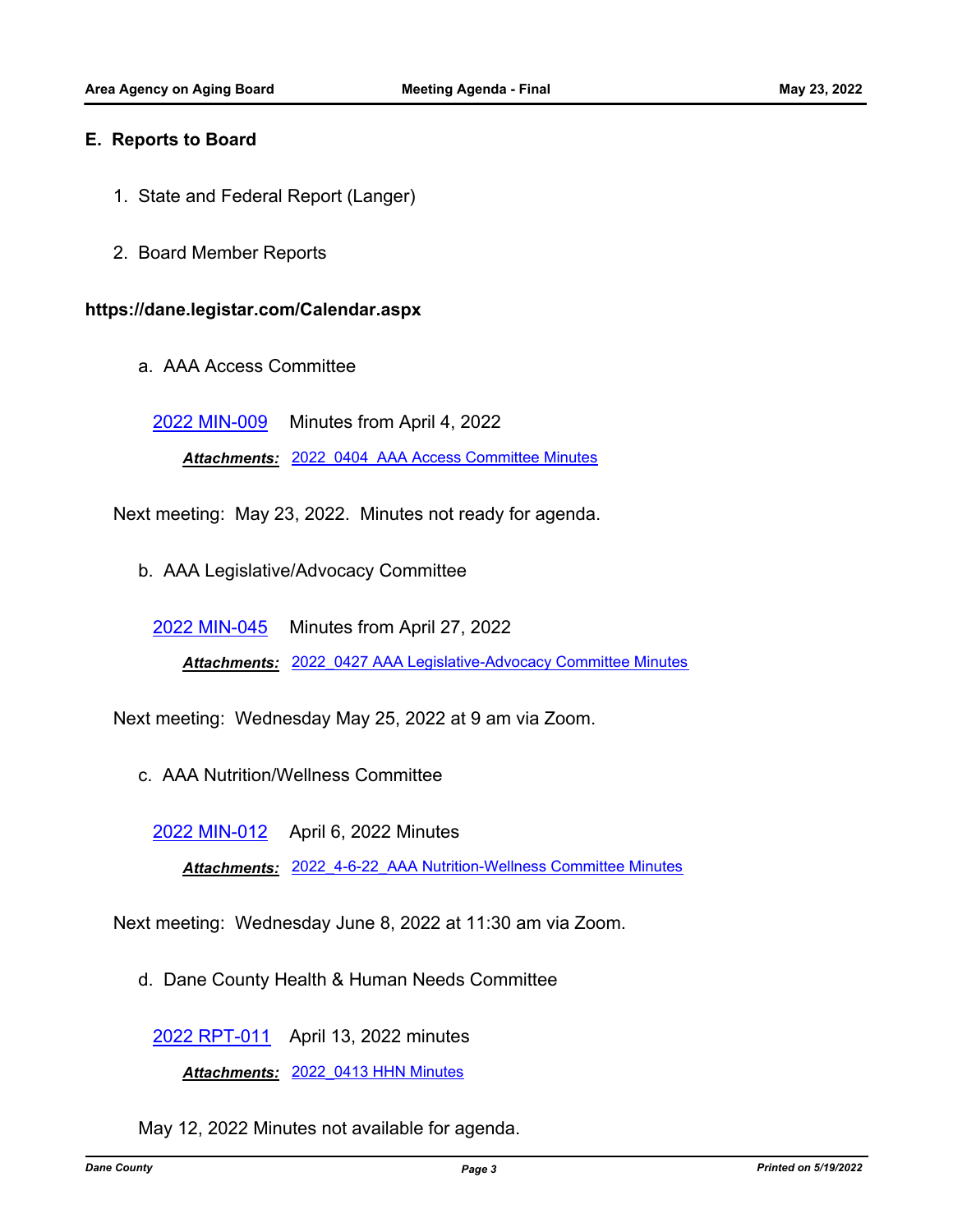Next meeting: Thursday May 26, 2022 at 5:30 pm.

e. Specialized Transportation Commission

May 19, 2022 at 5:15 pm. Canceled for lack of quorum.

Next meeting: Thursday, June 16, 2022 at 5:15 pm.

- 3. Diversity Work Group Update
- 4. Age Discrimination DIscussion Update (Ratcliff)
- 5. Regional Housing Strategy Update (Rutkowski)
- 6. Board Member Status
- 7. Chair & Staff Reports
	- 1. How will meetings proceed going forward? Virtual/In person?
	- 2. Health Assessment Tool

[2021 RPT-1014](http://dane.legistar.com/gateway.aspx?m=l&id=/matter.aspx?key=22599) Health Assessment Tool

**Attachments: [Health Equity Assessment Tool Final](http://dane.legistar.com/gateway.aspx?M=F&ID=84851a99-c888-4fcc-9d1c-b437962014e6.docx)** 

3. 2021 Kusuda Grant Update for NewBridge

[2022 RPT-013](http://dane.legistar.com/gateway.aspx?m=l&id=/matter.aspx?key=22726) 2021 Kusuda Grant Final Report *Attachments:* [2021 Kusuda Grant Final Report](http://dane.legistar.com/gateway.aspx?M=F&ID=1f7ec80d-ebbb-42cd-9a4d-9f121ad05a18.pdf)

4. 2021 Mally Grant Update for NewBridge Anti-Racism Training Project

[2022 RPT-014](http://dane.legistar.com/gateway.aspx?m=l&id=/matter.aspx?key=22727) 2021 Mally Grant Final Report.

*Attachments:* [Mally Grant Final Report 2021](http://dane.legistar.com/gateway.aspx?M=F&ID=c956da00-06d8-4c69-b9b5-7a471413e285.docx)